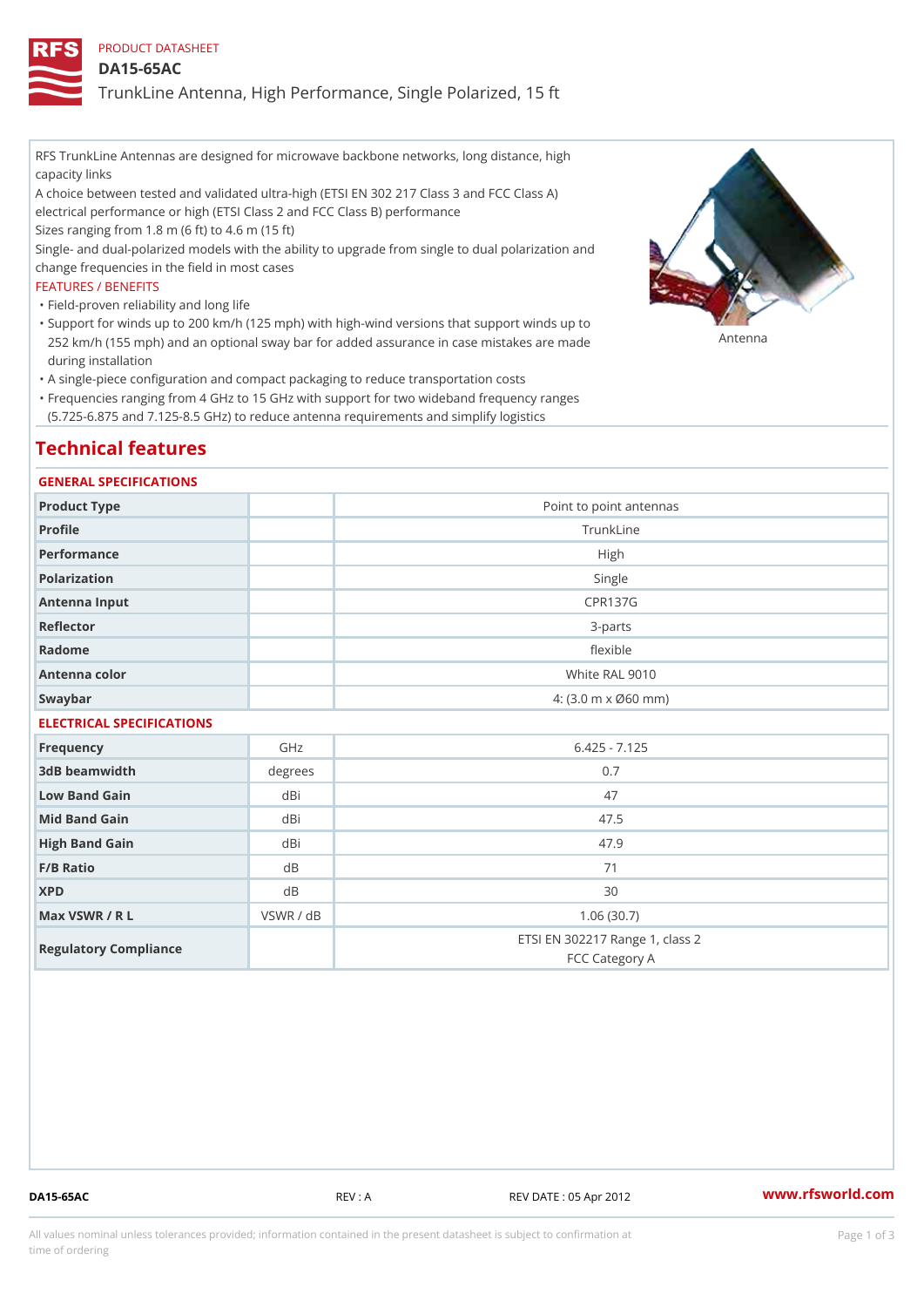## PRODUCT DATASHEET

DA15-65AC

TrunkLine Antenna, High Performance, Single Polarized, 15 ft

| Diameter                          | ft $(m)$     | 15(4.6)                                           |
|-----------------------------------|--------------|---------------------------------------------------|
| Elevation Adjustment              | degrees      | ± 5                                               |
| Azimuth Adjustment                | degrees      | ± 5                                               |
| Polarization Adjustment           | degree       | ± 5                                               |
| Mounting Pipe Diameter<br>minimum | $mm$ (in)    | 219(8.6)                                          |
| Mounting Pipe Diameter<br>maximum | $mm$ (in)    | 219(8.6)                                          |
| Approximate Weight                | kg (lb)      | 750 (1650)                                        |
| Survival Windspeed                | $km/h$ (mph) | 200 (125)                                         |
| Operational Windspeed             | $km/h$ (mph) | 190 (118)                                         |
| <b>STRUCTURE</b>                  |              |                                                   |
| Radome Material                   |              | PVC coated fabric                                 |
| FURTHER ACCESSORIES               |              |                                                   |
| optional Swaybar                  |              | 0: (not applicable)                               |
| Further Accessories               |              | SMA-SKO-UNIVERSAL-L : Universal sway bar fixation |

| Dimension A                                          | m m<br>(i n) | 4757 (188)  |
|------------------------------------------------------|--------------|-------------|
| Dimension B                                          | m m<br>(i n) | 2360 (93.3) |
| Dimension C                                          | m m<br>(in)  | 855 (33.8)  |
| Dim D-<br>$219$ m m $(8.5$ ir $)$ $\mathbb{R}$ imple | m m          | 294 (11.6)  |
| Dimension E                                          | m m<br>(i n) | 455 (17.9)  |
| Dimension <sub>_F</sub>                              | m m<br>(i n) | 1690 (66.8) |

DA15-65AC REV : A REV DATE : 05 Apr 2012 [www.](https://www.rfsworld.com)rfsworld.com